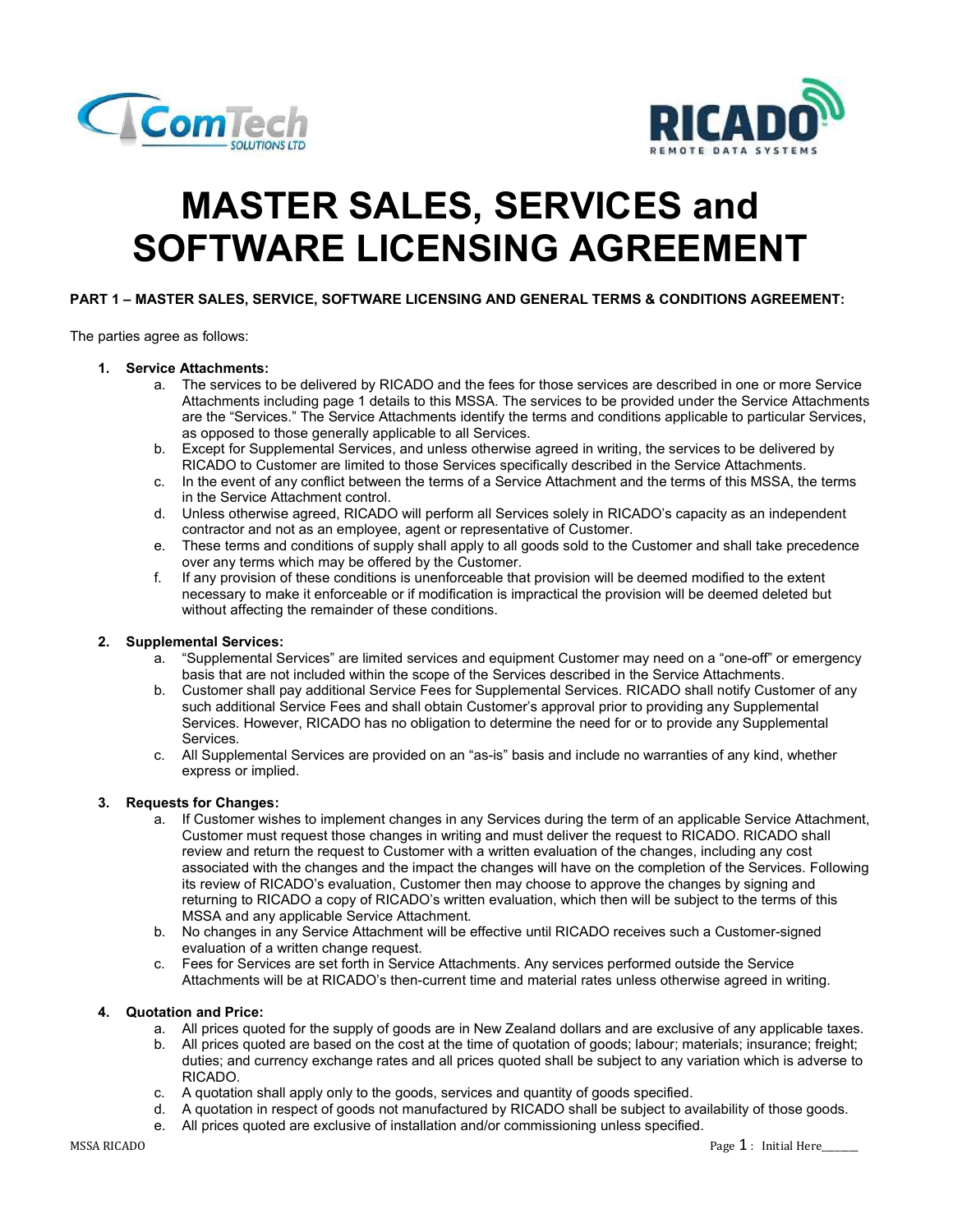- f. Where a quotation includes the commissioning of goods, RICADO nevertheless reserves the right to apply further charges if additional work is required to complete commissioning due to the failure of others to comply with RICADO's instructions regarding installation and/or connection, improper or negligent workmanship by or on behalf of the customer, or delays caused by or on behalf of the customer.
- g. The quoted price will remain valid for 30 days from the date of quotation unless otherwise stated.

# 5. Pass-Through Expenses:

a. Customer shall pay RICADO's reasonable out-of-pocket expenses, including travel expenses, lodging, meals, or other similar expenses, which may be incurred by RICADO in performing Services. Any such "Pass-Through Expenses" will be billed at cost and invoiced monthly.

## 6. Payment:

- a. Payment of goods supplied to approved credit account holders shall be made in full by the 20th of the month following invoice date. In all other cases payment shall be made in full prior to delivery.
- b. RICADO reserves the right to withdraw or refuse credit facilities or to require payment of a deposit before delivery.
- c. Customer shall pay a late charge of one and one half percent (1.5%) per month for all invoiced amounts not paid within ten (10) days following Customer's receipt of that invoice (the "Payment Deadline").
- d. RICADO reserves the right not to allow payment discounts if the customer's account is not current or payment is not made by due date.

# 7. Supply and Delivery:

- a. Delivery of goods shall be deemed to be effected by RICADO delivering the goods to the delivery address nominated by the customer whether or not the customer is present at the time of delivery to acknowledge receipt.
- b. RICADO will use its best endeavours to deliver goods to the customer by an agreed delivery date provided that RICADO shall not be liable for any economic or other loss whether direct or consequential incurred by the customer or any third party due to delays in delivery however caused.
- c. Any time quoted for delivery shall be from the latest of the following dates :-(i) The date of receipt by RICADO of an official order form; or (ii) The date of receipt by RICADO of all necessary instructions and/or technical specifications in a form acceptable to RICADO or its supplier.
- d. Any claim that goods are not as specified or are not delivered as stated in RICADO's invoice must be made to RICADO in writing within seven days of delivery or where goods are to be commissioned by RICADO within seven days of the date of RICADO completing commissioning.
- e. Goods will not be accepted for return for credit without RICADO's prior approval.
- RICADO warrants that the Services will be performed in a professional and workmanlike manner and that they will be in conformance with the requirements of any applicable Service Attachment. All Services will be deemed to be accepted unless Customer notifies RICADO in writing within ten (5) working days after performance that the Services did not conform to this warranty. RICADO promptly will correct any non-conformities and will notify Customer in writing that the non-conformities have been corrected.
- g. RICADO reserves the right to employ sub-contractors to complete part or all of any installation, integration and maintenance of hardware and or software systems as it sees fit to most effectively complete and maintain any installation and service provided under this MSSA agreement.

## 8. Suspension of Service:

a. If Customer fails to pay all amounts owed to RICADO under this MSSA when due, then upon at least ten (10) days prior, written notice to Customer, and in addition to any other remedies available at law or in equity, RICADO may suspend Services under this MSSA until full payment is made. Following any suspension of service under this provision, and after Customer makes full payment to RICADO, and then RICADO shall restore the Services after validating that all components to be monitored and/or managed under any applicable Service Attachment comply with RICADO's level of security, updates and best practices. Customer shall pay a "Reactivation Fee" for such restoration equal to \$250.00. RICADO's right to suspend Services under this section is in addition to RICADO's right to terminate this MSSA for non-payment.

## 9. Risk and Title:

- a. Title in the goods shall not pass to the customer until the customer has paid for the goods in full.
- b. Notwithstanding that title in the goods shall not pass until full payment has been made, the risk of any loss or damage to the goods shall pass to the customer immediately upon delivery.
- c. Notwithstanding that title in the goods may not have passed and without prejudice to any other rights and remedies RICADO may have (including the right of cancellation) if payment is not made for the goods on due date, RICADO may sue the Customer for the price of the goods and for any other losses or damages arising out of the Customer's default.

## 10. Term: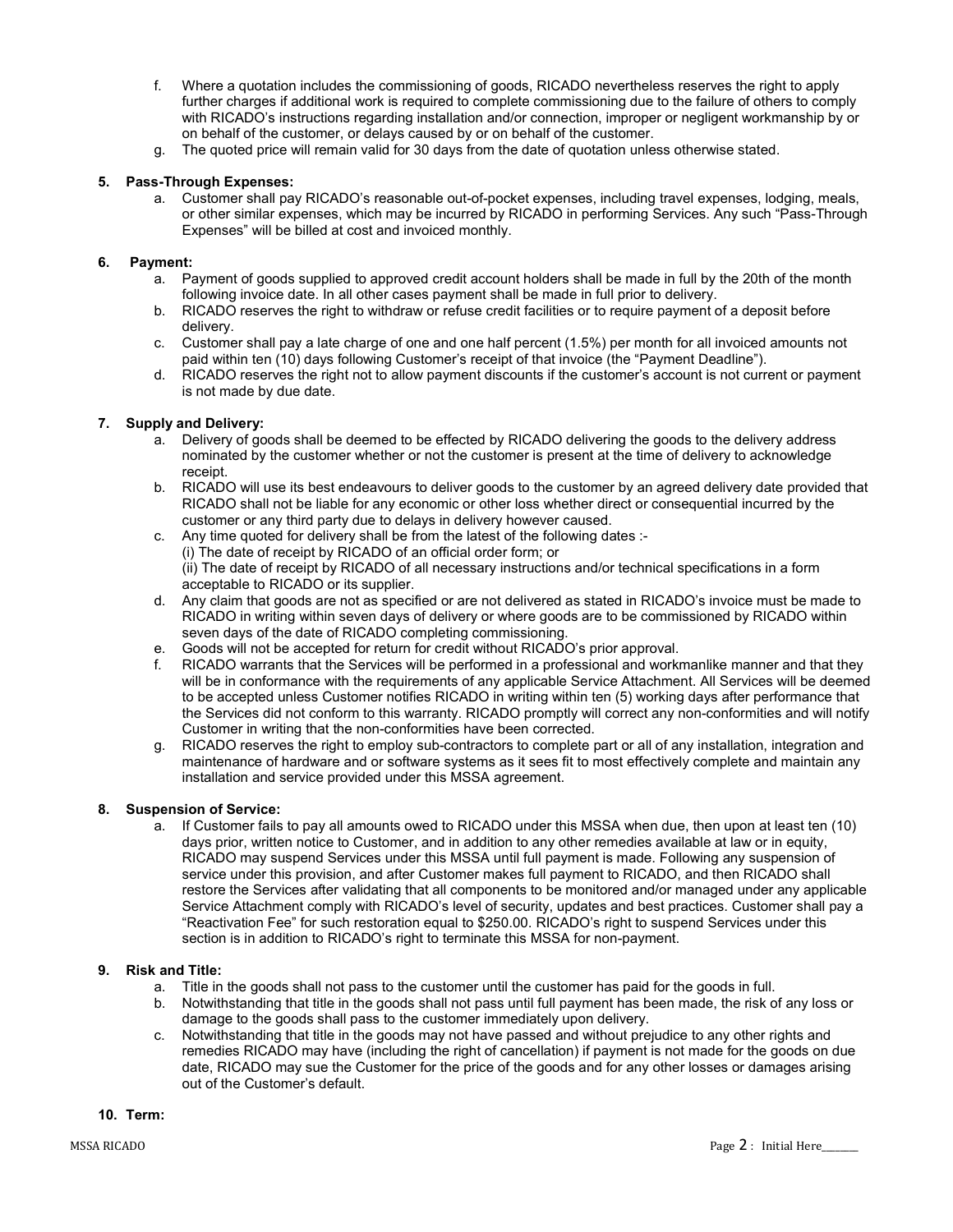a. This MSSA commences on the MSSA Effective Date and will remain in effect until either party terminates it as permitted below.

## 11. Customer Works:

- a. Any original work, regardless of medium, that RICADO delivers to Customer and that does not consist of modifications to an existing RICADO Work (as defined below) is a "Customer Work," is to be deemed a "work made for hire" and is the sole, exclusive property of Customer, except for the following items, which do not constitute Customer Works:
	- i. Software, including but not limited to any proprietary code, source code and object code, that is subject to third-party license agreements;
	- Those portions of any deliverable consisting of information in the public domain;
	- iii. Those portions of any deliverable consisting of generic ideas, concepts, business know-how and work processes, and techniques within the computer design, support and consulting business generally; and
	- iv. Those portions of any deliverable consisting of general computer consulting knowledge and information RICADO had or acquired during the performance of its Service for Customer, not including any proprietary business information of Customer, conveyed to RICADO by Customer. To the extent any Customer Work may be deemed not to be a "work made for hire" under applicable law, RICADO hereby irrevocably assigns and conveys to Customer all of its copyright in that Customer Work. RICADO further hereby irrevocably assigns to Customer all of its' patent, copyright, trade secret, know-how and other proprietary and associated rights in any Customer Work.

## 12. License to Customer Works:

a. Customer hereby grants RICADO a limited, nonexclusive, revocable, royalty-free license to use any Customer Works for RICADO's internal business purposes during the term of this MSSA.

## 13. RICADO Works:

- a. Any writing or work of authorship, regardless of medium, created or developed by RICADO or Customer in the course of performance under this Agreement and related to existing works owned by RICADO is a "RICADO Work," is not to be deemed a "work made for hire," and is and will remain the sole, exclusive property of RICADO.
- b. To the extent any RICADO Work for any reason that is determined not to be owned by RICADO, Customer hereby irrevocably assigns and conveys to RICADO all of its copyright in such RICADO Work. Customer further hereby irrevocably assigns to RICADO all of its' patent, copyright, trade secret, know-how and other proprietary and associated rights in any RICADO Work.

## 14. License to RICADO Works:

a. RICADO hereby grants Customer a limited, nonexclusive, revocable, royalty-free license to use any RICADO Works for Customer's internal business purposes only during the term of this MSSA.

## 15. Termination:

a. Either party may terminate this MSSA for any reason upon at least thirty (30) days advance, written notice given to the other party. However, termination of this MSSA will not, by itself, result in the termination of any Service Attachments, and this MSSA will remain in effect notwithstanding any notice of termination unless and until all Service Attachments are terminated or expire according to their terms.

## 16. Warranties/Limitations of Liability:

- a. RICADO warrants that all goods supplied by it are carefully inspected before delivery and that goods manufactured by RICADO shall be free from defective materials or workmanship under normal use and are in accordance with specifications whether notified separately in writing or affixed to such materials. RICADO's warranty for goods of its own manufacture shall be limited to the repair or replacement (at RICADO's discretion) of any items which have been proved defective upon examination by RICADO within 12 months of delivery.
- b. RICADO's warranty in respect of goods not manufactured by it shall be limited to the repair or replacement at the manufacturer's discretion of any items which have proved defective upon examination by RICADO within the manufacturer's warranty period.
- c. RICADO's warranty shall not apply in any circumstances where goods have been subjected to accident, negligent or improper use or work without RICADO's prior written consent.
- d. Without having any further liability in that regard RICADO will use its best endeavours to assign the benefit of any warranties or guarantees given to it by any manufacturer or third party supplier of any goods.
- e. Any repair or replacement work required to discharge RICADO's warranty shall be carried out at RICADO's premises. The cost of uplifting and returning goods to RICADO, re-delivering the goods back to the customer's site, and any re-installation shall be the responsibility of the customer.
- f. RICADO shall have no liability in respect of any other warranties, descriptions or representations as to fitness, suitability for purpose, merchantability or other specific conditions whether express or implied except to the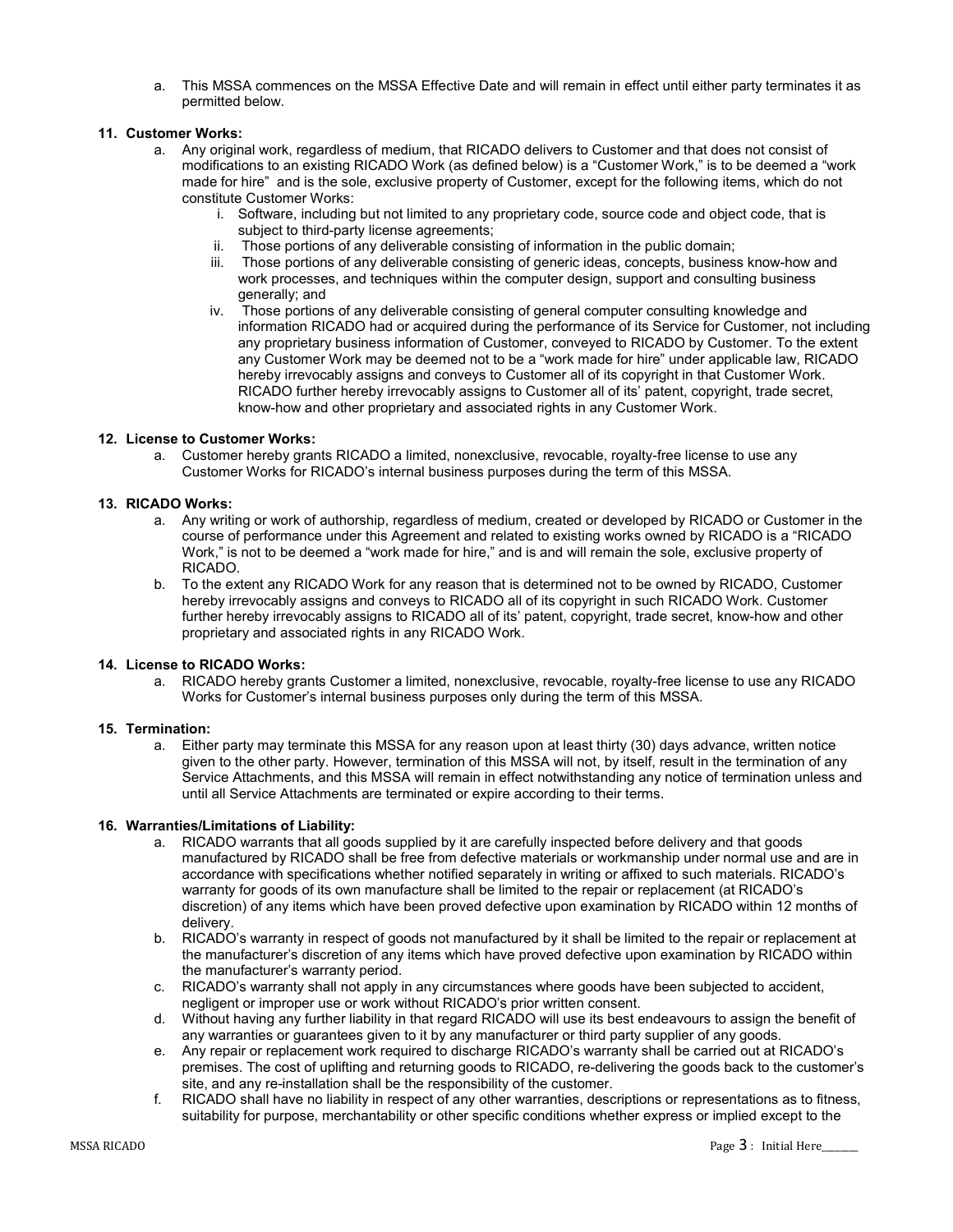extent that such liability is required by law and in any event RICADO shall not be liable in any way to the customer or any third party for any indirect, special or consequential loss or damage.

- g. If the customer acquires or holds itself out as acquiring the goods for the purposes of a business the provisions of the Consumer Guarantees Act 1993 are expressly excluded.
- h. RICADO is not to be held liable for any loss, damage, or expense to Customer except if caused by the intentional or wilful acts of RICADO. In addition, RICADO's liability under this Agreement is limited to the lesser of (1) the proceeds of any insurance available to it under its applicable insurance policies together with any self-insured retention amounts in connection with those policies, or (2) the amount of Monthly Service Fees paid by Customer to RICADO during the past six (6) months of service under this RICADO Master Services Agreement (excluding amounts paid under any Pre-Paid Support Agreement(s)). In the event of an insurance coverage dispute, RICADO is not required to dispute the coverage determination and is not be required to file any declaratory judgment action regarding that dispute. Under no circumstance is RICADO liable for the acts of third parties.
- i. IN ADDITION, IN NO EVENT IS RICADO OR ITS OWNERS, OFFICERS, DIRECTORS, EMPLOYEES, AGENTS, REPRESENTATIVES, PARTNERS, CONTRACTORS, CONSULTANTS, SUPPLIERS, AFFILIATES, INSURERS, OR THEIR RESPECTIVE SUCESSORS AND ASSIGNS, TO BE HELD LIABLE TO CUSTOMER OR TO ANY THIRD PARTY FOR ANY INDIRECT, SPECIAL, EXEMPLARY, PUNITIVE, CONSEQUENTIAL, OR INCIDENTAL DAMAGES, LOST PROFITS, IMPAIRED GOODWILL, INTANGIBLE LOSSES, DELAY, OR BUSINESS INTERRUPTION, REGARDLESS OF WHETHER RICADO HAS BEEN ADVISED OF THE POSSIBILITY OF THE SAME.
- j. During the Term of this Agreement, each party will maintain, at its own expense, commercial general liability insurance

## 17. Notices:

a. Any notice required to be served by either party shall be deemed to have been properly served if left at or posted in a pre-paid letter addressed to the other party at the place of business or residence of such party and any service by post shall be deemed to have been effected when the letter containing such notice would have been delivered in the ordinary course of post.

## 18. RICADO Access:

a. Customer shall supply RICADO necessary access to its personnel, appropriate documentation and records and facilities in order for RICADO to timely perform the Services.

## 19. Confidential Information:

- a. Each party and its employees or agents may be exposed to or may acquire information that is proprietary or confidential to the other party. Each party shall hold such "Confidential Information" in strict confidence and shall not disclose any such information to any third party.
- b. Confidential Information includes but is not limited to: (a) any technical information, design, process, procedure, formula, or improvement, as well as any formulae, specifications, designs, business or work processes and procedures, instructions, and other data relating to the development, production of any work done specifically for the Customer; (b) any business plans and financial information of the other party; and (c) any information labelled as "confidential," all regardless of whether such information would be protected under the common law.
- c. No copy of this MSSA, Service Attachments, quotes, discussions, negotiations, terms or conditions, pricing, or any other information relating to this MSSA may be disclosed to any third party, except by reason of legal, accounting or regulatory requirements, without the prior written consent of the parties hereto.

## 20. Internal Network Security Compromise Policy:

a. RICADO monitors the availability and performance of its internal firewall and web caching system. This process involves monitoring for intrusion attempts and potential security breaches. In order to minimize a possible compromise of security, all services and applications exposed to the Internet on RICADO's servers are updated with all commonly available security hot-fixes and best practices. As appropriate, RICADO proactively evaluates, investigates and reports security-related incidents to the appropriate authorities. RICADO also monitors and proactively manages the anti-virus protection of its servers and applications using industry recognized anti-virus software systems. RICADO maintains a comprehensive, information security program that contains industry standard, administrative, technical, and physical safeguards designed to prevent unauthorized access to Customer Data. RICADO designs its applications to allow Customers to achieve differentiated configurations, enforce user access controls, and manage data categories that may be populated

#### 21. Privacy:

a. In the normal course of using the RICADO Service, data will be electronically collected and stored into the RICADO systems ("Customer Data"). The use of information collected through our service shall be limited to the purpose of providing the service for which the Customer has engaged RICADO. RICADO may access Customer Data for the purposes of providing the Service, preventing or addressing service or technical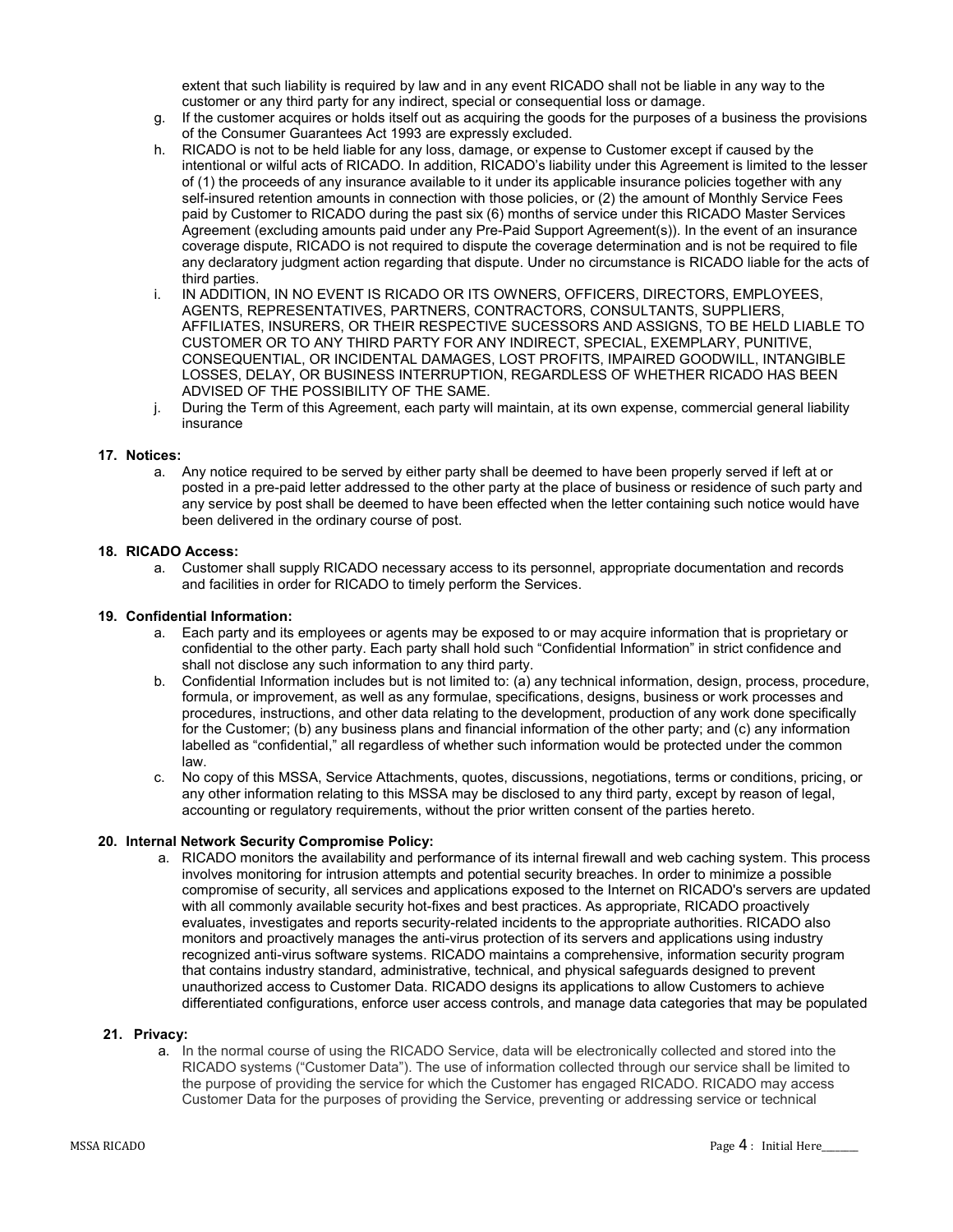problems, responding to support issues, responding to Customer's instructions or as may be required by law, in accordance with the relevant agreement between Customer and RICADO.

- b. RICADO processes Customer Data under the direction of its Customers, and has no direct control or ownership of the data it processes. Customers are responsible for complying with any regulations or laws that require providing notice, disclosure and/or obtaining consent prior to transferring the data to RICADO for processing purposes.
- c. An individual who seeks access, or who seeks to correct, amend, or delete data, should direct his or her query to RICADO. If the Customer requests RICADO to remove any personal data to comply with data protection regulations, RICADO will respond to authorised requests within 30 business days.
- d. RICADO will refer any request for disclosure of personal or company data by a law enforcement authority to the Customer. RICADO may, where it concludes that it is legally obligated to do so, disclose such data to law enforcement or other government authorities. RICADO will notify Customer of such request unless prohibited by law.

## 22. Data Retention:

a. RICADO retains Customer Data according to the timeframes set forth in this contract with its Customers. A copy of all Data will be retained for external audit requirements only.

## 23. Force Majeure:

- a. If by reason of war, civil war, strike, act of nature, destruction or damage to goods or plant from any cause or interference by Government or other Authority or any other cause beyond the control of RICADO it becomes impossible for RICADO to make delivery in accordance with the contract RICADO shall be entitled to amend the contract and shall not be liable to the customer or any third party for any damages.
- b. These conditions shall be governed by and construed in accordance with the laws of New Zealand.

# PART 2 – SOFTWARE TERM LICENSE AGREEMENT

This Software Term License & Agreement (the Agreement), effective as of the date specified in the Sales Order (the *Effective* Date), is entered into between RICADO, being a division of ComTech Solutions Limited, with a principal place of business in Te Puke, New Zealand (Licensor) and the licensee identified in the Sales Order that pertains to this Software (Licensee). The parties agree as follows:

#### 24. Definitions:

- a. Documentation means the user guide, help information and/or other documentation generally provided by Licensor to licensees of the Software.
- b. Sales Order means the most recent RICADO Sales Order between RICADO and Licensee.
- c. Subscription Fee means the annual fee set out in the Sales Order payable for the license to use the Software, which includes standard support and maintenance services in accordance with RICADO's standard policy in effect at the commencement date of the Subscription Term (as such term is defined in the Sales Order).
- d. RICADO Code means RICADO's proprietary computer programs (in object code) that are specifically identified in the Sales Order or otherwise intentionally delivered to Licensee under this Agreement (e.g., updates delivered pursuant to the support and maintenance services).
- e. "Software" means all and any software installed on the Equipment or provided by RICADO to Customer for installation on Customer's computer equipment. This MSSA does not transfer any right, title, or interest in the Software to Customer. Customer's use of the Software is subject to all applicable terms of any end-user license agreement pertaining to the Software, a copy of which will be made available to Customer upon request.

#### 25. License:

- a. Software. Subject to all terms and conditions in this Agreement, Licensor grants to Licensee a nonexclusive, non-transferable, non-sublicenseable right and license to use the Software and the Documentation for internal business purposes for the Subscription Term specified in the Sales Order.
- b. Limitations. The Software is licensed as a single product and Licensee may not separate or use its component parts beyond that which is expressly authorized in the Sales Order. In addition, Licensee agrees that its use of the Software shall comply with all other limitations, prohibitions and conditions set forth in the Sales Order (including without limitation, any restriction regarding: Software usage, such as the number of installed production servers or number of users; the time period during which use of the Software is permitted).
- c. License Control. Licensee acknowledges that the Software may contain code or require license keys or that detect or prevent unauthorized use of, or disable, the Software.
- d. Support. For so long as Licensee is current in payment of all Subscription Fees and subject to the terms and conditions of this Agreement, Licensee will receive support and maintenance services in accordance with RICADO's standard policy in effect at the commencement date of the Subscription Term.
- e. Customer represents that it has title to or license or rights to use or modify and has license or rights to permit RICADO to use, access or modify any software that Customer has requested RICADO use, access or modify as part of the Services.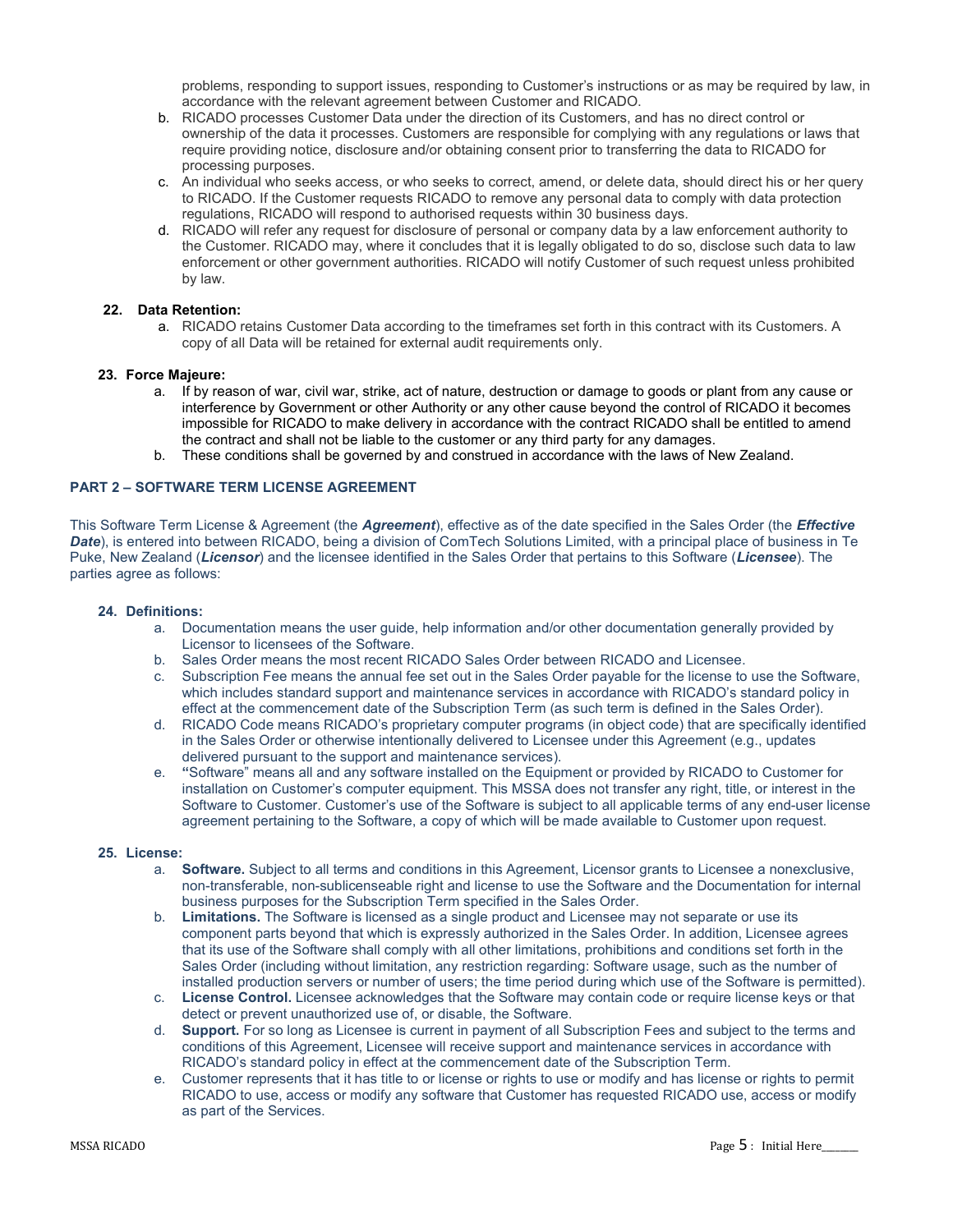- f. RICADO shall not be responsible for the user's programming of a programmable Product, or any consequence thereof.
- g. Customer shall not, and shall not permit any third party, to:
	- i. distribute or allow others to distribute copies of the Software or any part thereof to any third party,
	- ii. tamper with, remove, reproduce, modify or copy the Software or any part thereof,
	- iii. provide, rent, sell, lease or otherwise transfer the Software or any copy or part thereof or use it for the benefit of a third party, or
	- iv. reverse assemble, reverse compile or reverse engineer the Software or any part thereof, or otherwise attempt to discover any Software source code or underlying proprietary information except as may be permitted by law.

## 26. Implementation and Services:

a. Licensor. To the extent expressly specified in the Sales Order, Licensor shall (a) implement the Software ("Implementation Services") and (b) perform the professional services (the "Professional Services"). Licensor may use third party subcontractors in providing the Implementation Services and Professional Services. Licensor shall be responsible for the performance of such subcontractors.

#### 27. Payments:

- a. Fees. Licensee agrees to pay Licensor the Subscription Fees and any applicable Implementation Services Fees and Professional Services Fees (together, "Fees"), in the amounts and at the times specified in the Sales Order.
- b. Payment Terms. Unless specified otherwise, all Fees due hereunder shall be paid annually in advance. Fees will be due in full within 30 days after the date of invoice. The first annual Subscription Fees will be invoiced promptly after the Effective Date. Subsequent annual Subscription Fees will be invoiced at least 30 days prior to the anniversary of the Subscription Term, and are due in full no later than the anniversary of the Subscription Term. All payments shall be in NZD dollars and shall be made to Licensor's address (or, at its option, to an account specified by Licensor). Any amount not paid when due shall bear a late payment charge, until paid, at the rate of 1.5% per month or the maximum amount permitted by law, whichever is less. Licensee agrees to reimburse Licensor for all costs (including attorneys' fees) incurred in collecting late payments.
- c. Audit. Upon reasonable advance written notice, Licensor shall have the right to have a quarterly audit of Licensee's use of the Software to verify Licensee's compliance with this Agreement. Licensee shall make its systems and all applicable books, records and transaction logs available for such inspection during normal business hours at Licensee's principal place of business. Any audit shall be at Licensor's expense, unless it discloses an underpayment by Licensee for the audited period in excess of 5%, in which case Licensee shall reimburse Licensor for such expenses.

#### 28. Proprietary Rights:

- a. Restrictions. Except as specifically permitted in this Agreement, Licensee shall not directly or indirectly: (a) use any Confidential Information to create any software or documentation that is similar to any Software or Documentation; (b) disassemble, decompile, reverse engineer or use any other means to attempt to discover any source code or underlying ideas, algorithms or organization of the Software (except and only to the extent that these restrictions are expressly prohibited by applicable statutory law); (c) encumber, loan, lease, rent, sublicense, transfer or distribute any Software, or use the Software for the benefit of any third party (e.g., service bureau arrangement); (d) copy, create derivative works of or otherwise modify any Software or Documentation; (e) use or allow the transfer, transmission, export or re-export of all or any part of the Software (or any product thereof) in violation of any export control laws or regulations of the United States or any other relevant jurisdiction; or (f) permit any third party to do any of the foregoing. Licensee will promptly notify Licensor in writing of any unauthorized use, reproduction or distribution of any Software.
- b. No Implied Licenses. Except for the limited rights and licenses expressly granted hereunder, no other license is granted (by implication, estoppels or otherwise), no other use is permitted and Licensor (and its licensors) shall retain all rights, title and interests (including all patent rights, copyright rights, trade secret rights and all other intellectual property and proprietary rights) in and to the Software and Documentation. Licensee agrees not to take any action inconsistent with such ownership.
- c. Markings. Licensee shall not (and shall not permit any third party to) alter, obscure or remove any patent, trademark or other proprietary or legal notice deployed by or contained on any Software, Documentation or packaging.
- d. Third Party Code. The RICADO Code may operate, interface or be delivered with software or other technology that is identified in the Documentation ("Third Party Code") and licensed from and owned by third parties ("Third Party Licensors"). Licensee agrees that (a) it will use Third Party Code in accordance with this Agreement (unless different terms are specified in the applicable license set forth or referenced in the Documentation), (b) no Third Party Licensor makes any representation or warranty to Licensee concerning the Software, and (c) no Third Party Licensor will have any obligation or liability to Licensee as a result of this Agreement or Licensee's use of the Software. Upon Licensee's specific written request received during the term of this Agreement, Licensor will make available the source code for Third Party Code, but only if such source code was made available to RICADO and doing so is required by the applicable license.